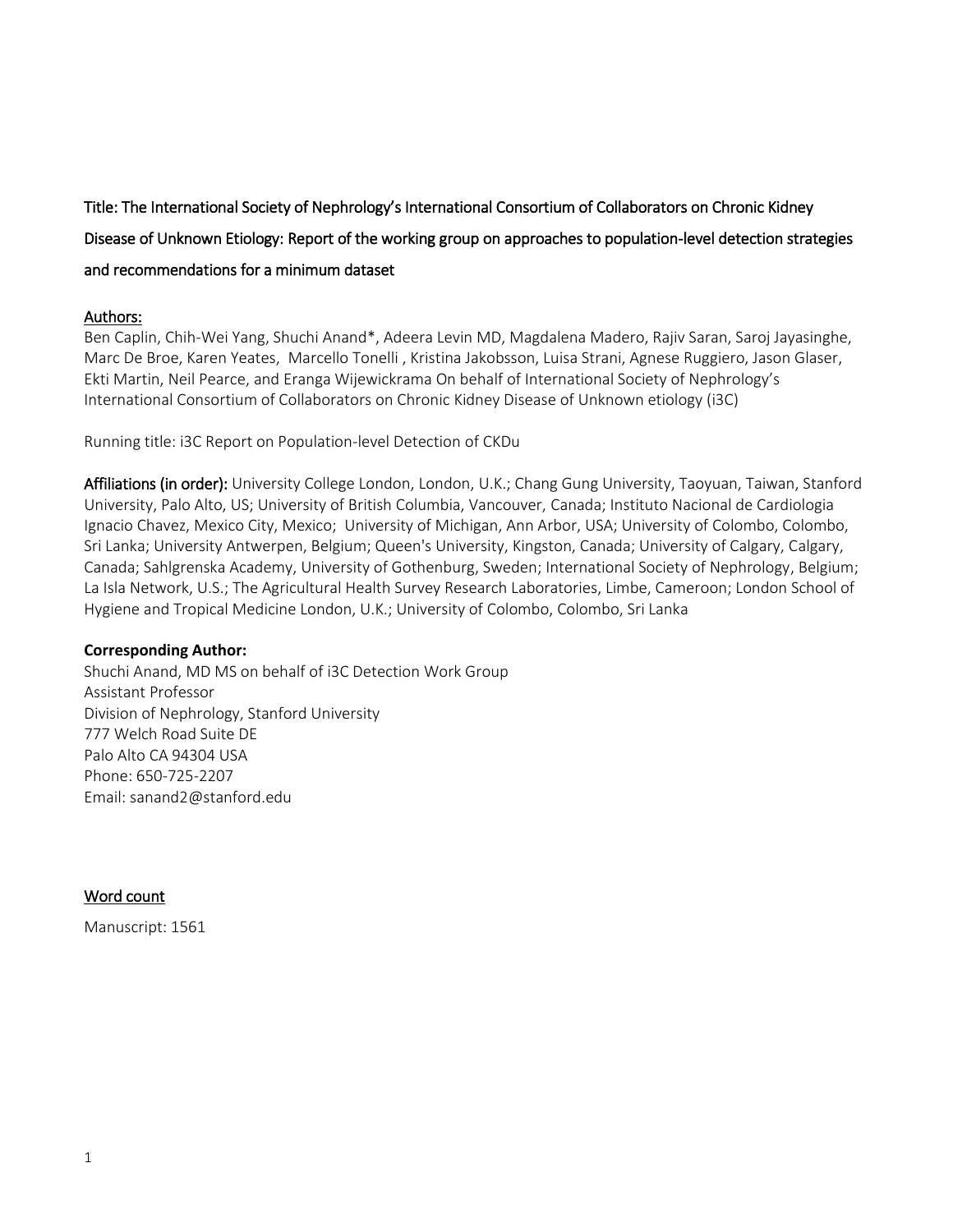#### 1. INTRODUCTION

There is an epidemic of chronic kidney disease (CKD) clustering in rural communities, predominantly in a number of low-and-middle income countries<sup>1</sup>. Tens of thousands of working-aged adults are estimated to have died from the disease in Central America<sup>2</sup> with similar numbers in Sri Lanka<sup>3</sup>. Similar diseases have been reported elsewhere, e.g. rural regions or communities in India, North and West Africa. Those affected do not have common risk factors or underlying conditions that lead to CKD, e.g. diabetes, immune-mediated glomerulonephritis or structural renal disease. In instances where histopathology is available, the predominant feature is tubular atrophy and interstitial fibrosis. Although it is currently unclear whether there is a unified underlying cause, these conditions have been collectively termed CKD of unknown cause ("CKDu"). Other terms used include CKD of nontraditional Cause, Mesoamerican Nephropathy, Chronic Intestinal Nephritis in Agricultural Communities and Kidney Disease of Unknown Cause in Agricultural Laborers but we have chosen CKDu as the most agnostic terminology.

The current clinical and research landscape in CKDu consists of multiple similar, but non-concordant approaches to individual-level diagnosis and detection at the population-level<sup>4</sup>. In combination with the ongoing lack of treatment or prevention strategies the heterogeneity in identification of CKDu is a significant obstacle to combating the disease.

A uniform approach to detecting CKDu on a population-level would allow comparisons between studies and regions, providing valuable data for healthcare agencies and a basis for understanding key risk factors for disease. However even when "gold-standard" diagnostic investigations are available, no single approach will capture CKDu with complete certainty, and, depending on the reasons for evaluation, clinicians or researchers may accept differing levels of uncertainty. Nonetheless a uniform approach enables comparability and allows the international nephrology community to speak with a single voice in attempts to advocate for research, prevention and treatment resources.

To this end the International Society of Nephrology's International Consortium of Collaborators on Chronic Kidney Disease of Unknown Etiology (i3C) created a workgroup to guide a common approach to the detection of CKDu. This work shares many goals, and aims to be complementary to, the recent Resolution on Chronic Kidney Disease<sup>5</sup> from the Pan American Health Organization. We list different study populations that might be of interest alongside kidney-specific and other measures that could be used to determine the burden of disease. Finally, we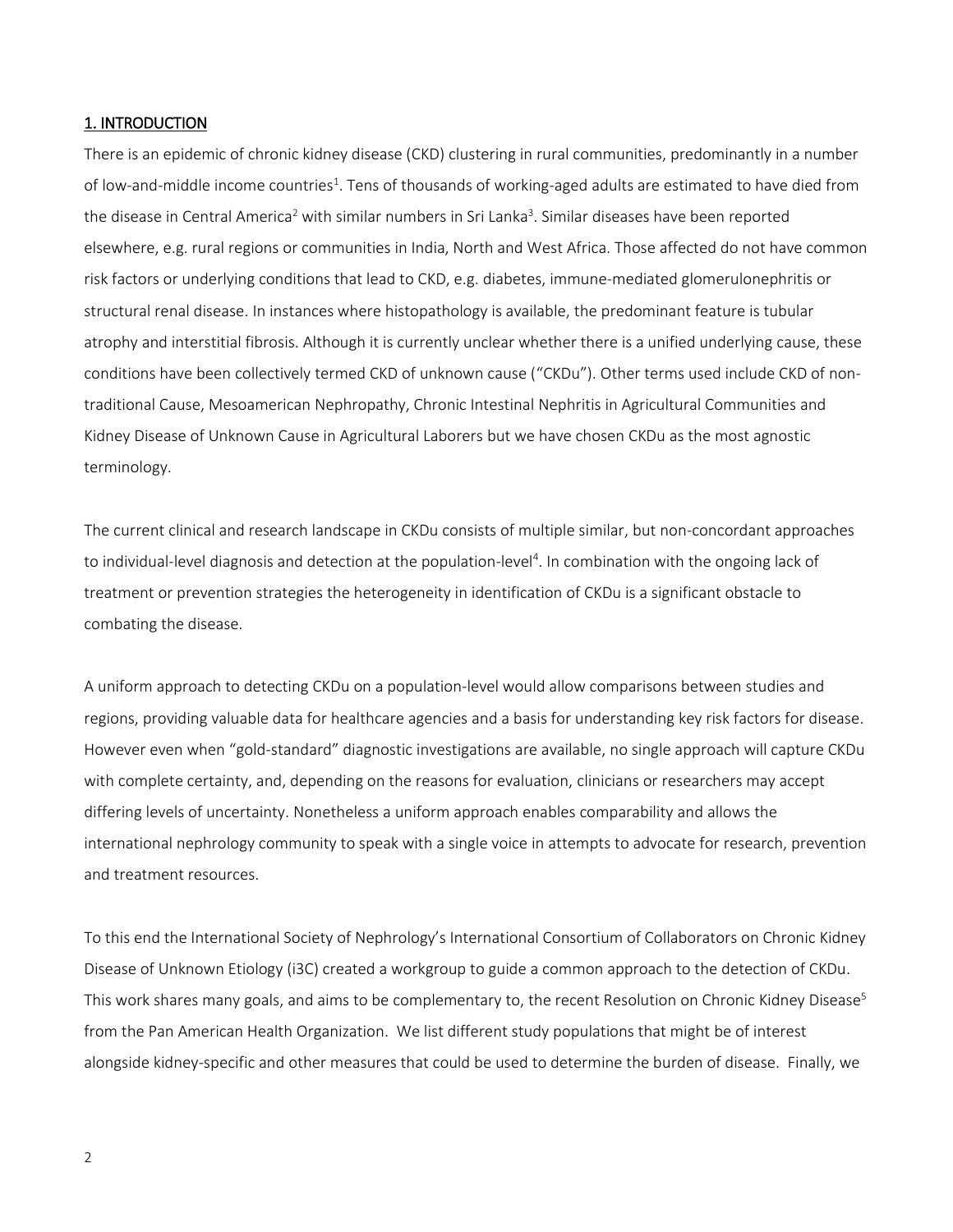recommend a number of elements for a 'minimum dataset' endorsed by the i3C, for use in studies aimed at quantifying and comparing disease burden.

Key to this work is the recognition that there is currently no consensus on the case definition(s) for CKDu, and existing definitions may be refined in future. Therefore the aim should be to obtain key information that can be used in a variety of definitions of CKDu now and going forward. Hence this approach is designed to estimate the extent of ESRD or impaired kidney function in a specific region of interest, and then determine the proportion of that estimate attributable to the "CKDu" as later defined.

We selectively focus on detection, rather than surveillance, as an initial step to building consensus approaches. Although the methodologies described could be part of wider surveillance efforts, systems required for continual monitoring, real-time data interpretation and reporting are not discussed. Furthermore we also recognize diagnosis of CKDu in individuals can be challenging, particularly in resource-constrained settings; potential strategies are discussed further in the Supplementary Material.

We have divided detection efforts into:

(i) *Passive detection* based on routine data collected for clinical or administrative purposes, and, (ii) *Active detection* undertaken specifically for the purposes of determining disease prevalence (based on prospective epidemiological studies or extant datasets for the study of non-communicable diseases in general).

Recommended approaches and the minimum dataset are highlighted in the tables.

## 2. PASSIVE DETECTION.

Death certification, and end-stage renal disease (ESRD) registries are potential data sources (Table 1) that can help identify regions as "hot spots" of kidney disease. Indeed, such approaches have been a key first step in recognizing existing CKDu epidemics <sup>6</sup>. Two issues arise when using routine data: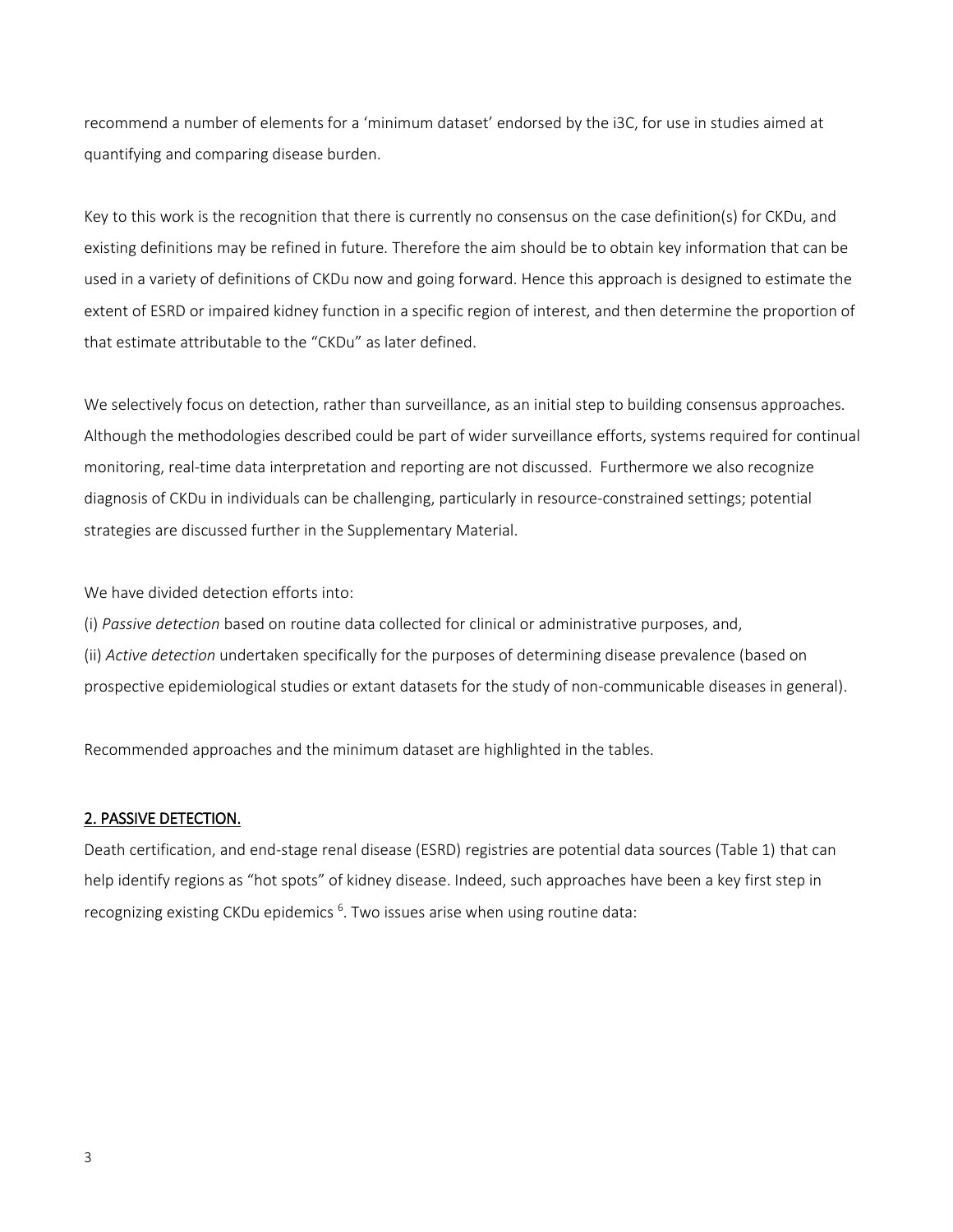*1. Scarce and poor-quality routine data collection in many of the potentially affected regions.* The World Health Organization (WHO) and Institute for Health Metrics and Evaluation have published global estimates on causespecific deaths included those attributed to kidney disease<sup>7</sup>. The methodology underlying WHO estimates of cause-specific mortality is available elsewhere however data-quality, including that based on verbal autopsybased diagnosis of CKD<sup>8</sup>, from almost all regions likely to be impacted by CKDu is suboptimal (Figure 1).

*2. Difficulty differentiating whether recorded kidney disease is due to the CKDu.* Misattribution of cause, a major challenge worldwide but particularly in settings where biopsies are not routinely obtained, could lead to misclassification as CKDu where a biopsy would have provided a diagnosis (e.g. IgA Nephropathy).

Additionally, CKDu is unlikely to be recorded specifically in death registries so underlying knowledge of diabetes, (and ideally rates of CKD attributed to diabetes) are key to generate useful estimates (as diabetes is the commonest cause of ESRD). Dialysis and transplant registries usually record cause-specific diagnoses albeit subject to misclassification as well; however terminology may vary and in most low-resource settings, registries capture only a small fraction of patients reaching ESRD.

#### 3. ACTIVE DETECTION

Active detection of CKDu will involve the systematic survey of populations to detect disease. This may involve new studies focused on CKDu or the use of existing datasets or plans for non-communicable disease surveillance, where minimum requirements are met. Indeed, there may be significant gains to be made in terms of rapid acquisition of prevalence data by accessing or modifying existing studies/processes (e.g. WHO STEPS instruments or USAID Demographic and Health Surveys).

#### Populations and study design

The possible populations and study approaches to active detection are outlined in Table 1. A critical feature of the reporting of all efforts is a description of the geographical area along with both the source population and the study responders so that conclusions about the representativeness of the study sample be drawn. These summary response rate data should be stratified by sex and age with adequate granularity to detect response bias (e.g. 10-year age bands).

#### Numerator (determined by measures of kidney dysfunction)

As alluded to in the introduction our aim is not to presuppose a definition of CKDu, but to provide a framework for the collection of data that will allow detection of CKD in a reproducible manner, to which a number of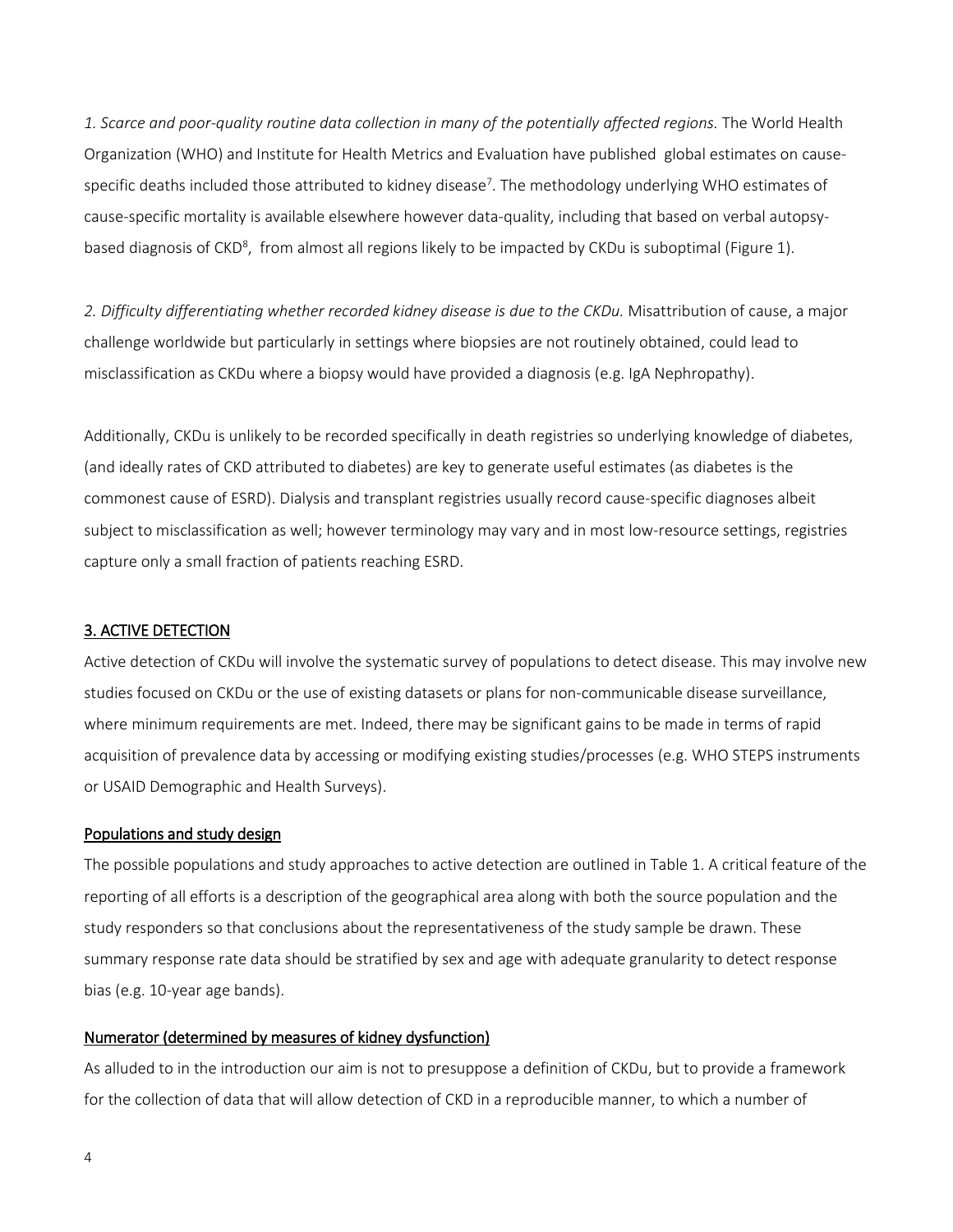definitions of CKDu to be applied (e.g. using different thresholds of kidney function or presence or absence of proteinuria or comorbidity). Importantly The Kidney Disease Improving Global Outcomes collaboration provides internationally accepted criteria for the clinical identification of CKD. Given the asymptomatic nature and other attributes of CKDu population-based detection methods for this disease need to be based on measures of kidney function (estimated glomerular filtration rate, eGFR). Although the KDIGO definition of CKD requires twomeasurements of eGFR the multiplicative increase in resources required to re-contact participants after a prolonged period means that, in common with a large body of CKD-epidemiology, the i3C workgroup recommends accepting initial detection efforts based on a single eGFR estimate only. Furthermore, definitions of CKD use a threshold of GFR, however to allow maximum flexibility i3C advocates collection and reporting of the entire distribution of GFR values along with numbers below a particular (CKD) threshold. The different methods to quantify renal dysfunction are outlined in Table 2.

#### Other important data items

Key associations of CKDu at a population level are the absence of heavy proteinuria, and other causes of, or risk factors for, CKD and the socio-demographic characteristics of those that are affected. Therefore, information on these variables are needed to produce informative prevalence estimates (Table 2). The recommendations have been kept to a *minimum* to ensure minimal resource implications and allow the use of extant datasets.

#### 4. APPLICATION OF SUGGESTED APPROACH

There is an urgent need for data that are comparable regionally and internationally, and the aim of a minimum data set(s) is/are to obtain the key information that can be used to define CKDu currently and in future (see supplementary material for an example). Such a dataset is contingent upon an international agreement to collect uniform data but it is presumed and expected that researchers, agencies and service providers should collect additional data to meet their own specific needs.

Active or passive approaches may be more or less appropriate for these different aims including:

- 1. Alerting health services/communities/researchers to a possible problem of CKDu,
- 2. Estimating scope and scale of CKDu within populations
- 3. Determining secular trends in CKDu
- 4. Insight into disease etiology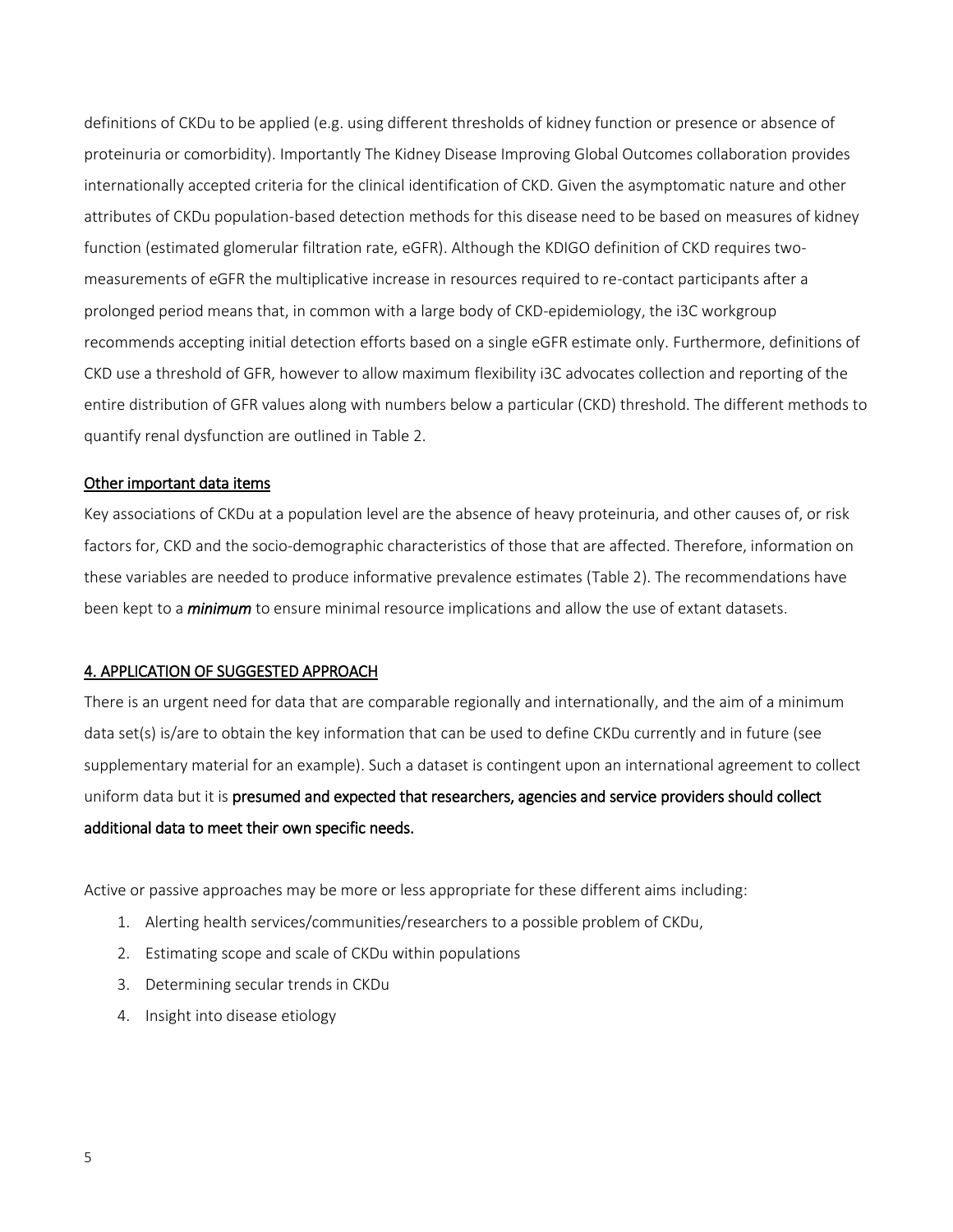Therefore, it may be appropriate to apply two (or more) approaches in any single region. A protocol using a similar minimum dataset to undertake population-level detection has recently been published and is already being used in a number of settings in South Asia, Latin America and Sub-Saharan Africa<sup>9</sup>.

## 5. SUMMARY

A uniform approach to detecting CKDu on a population-level allows the understanding key risk factors for disease, provides valuable data for healthcare agencies and establishes a basis for comparisons between regions and research studies. This document elaborates the methodology to detect CKDu via passive or active detection and suggests criteria for minimum data set. Such a common approach would allow the international nephrology community to speak with a single voice in attempts to advocate for research, prevention and treatment resources for CKD in general, and for CKDu in specific areas.

Disclosures: All authors declare no conflicts of interest.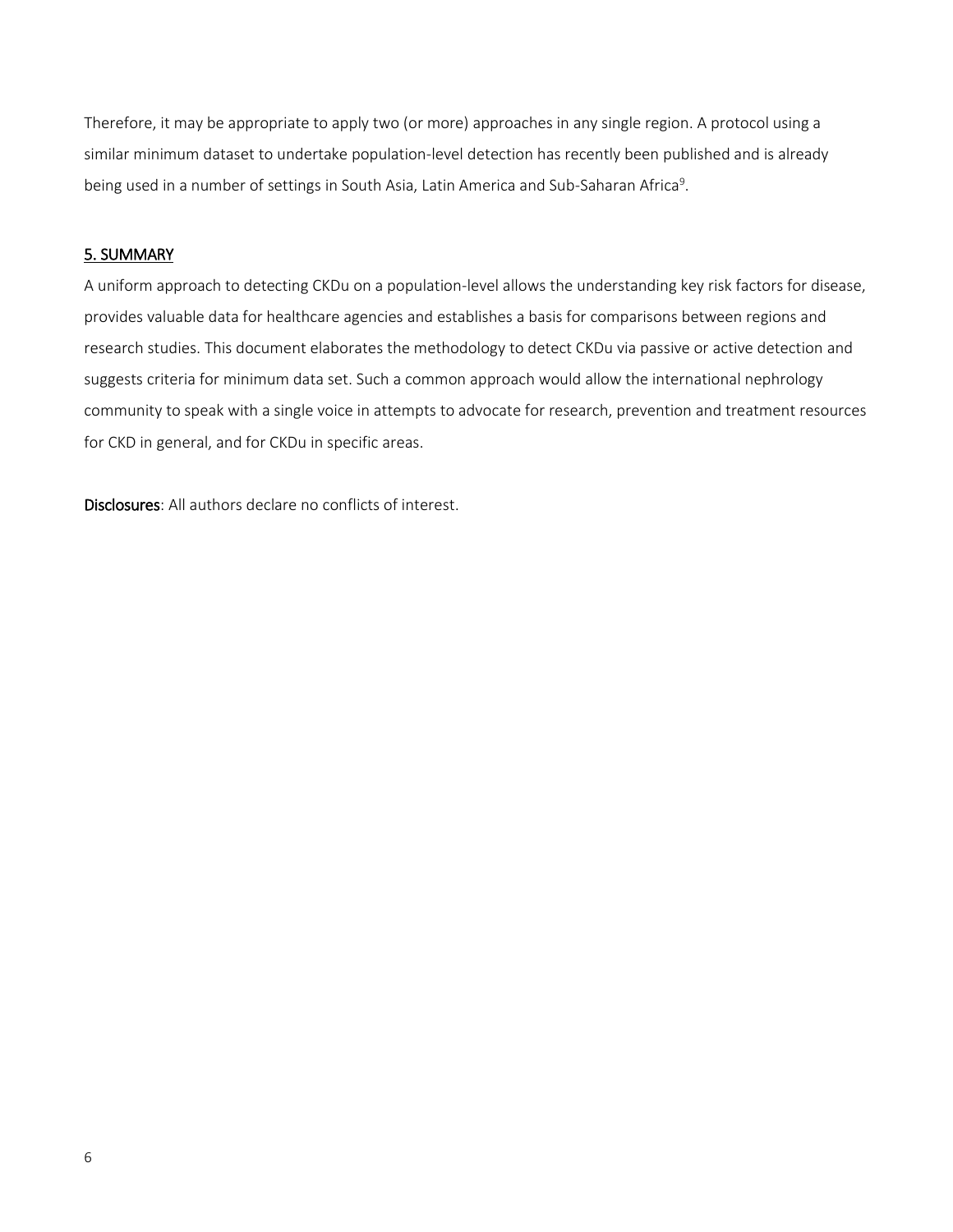## 6. FIGURE LEGEND

*Figure 1. Map showing data-quality of cause-of-death by WHO member state as assessed by the 2016 Global Health*  **Estimates project.** Data from [http://www.who.int/healthinfo/global\\_burden\\_disease/en/.](http://www.who.int/healthinfo/global_burden_disease/en/) WHO advises data from countries labeled in green (high completeness and quality) can be used for time or country comparisons whereas data from countries labeled yellow (moderate quality issues) or orange (severe quality issues) should only be used with caution. Estimates of cause-of death from countries labeled red (unavailable or unusable) should not be used for comparisons or policy purposes. Note:The impact of the availability of treatment for ESRD in a region may impact on estimates of the burden of chronic kidney disease (of any cause) from death registries as patients receiving renal replacement therapy may have a non-kidney related primary cause of death recorded and ESRD only recorded as a contributory cause (or not at all) .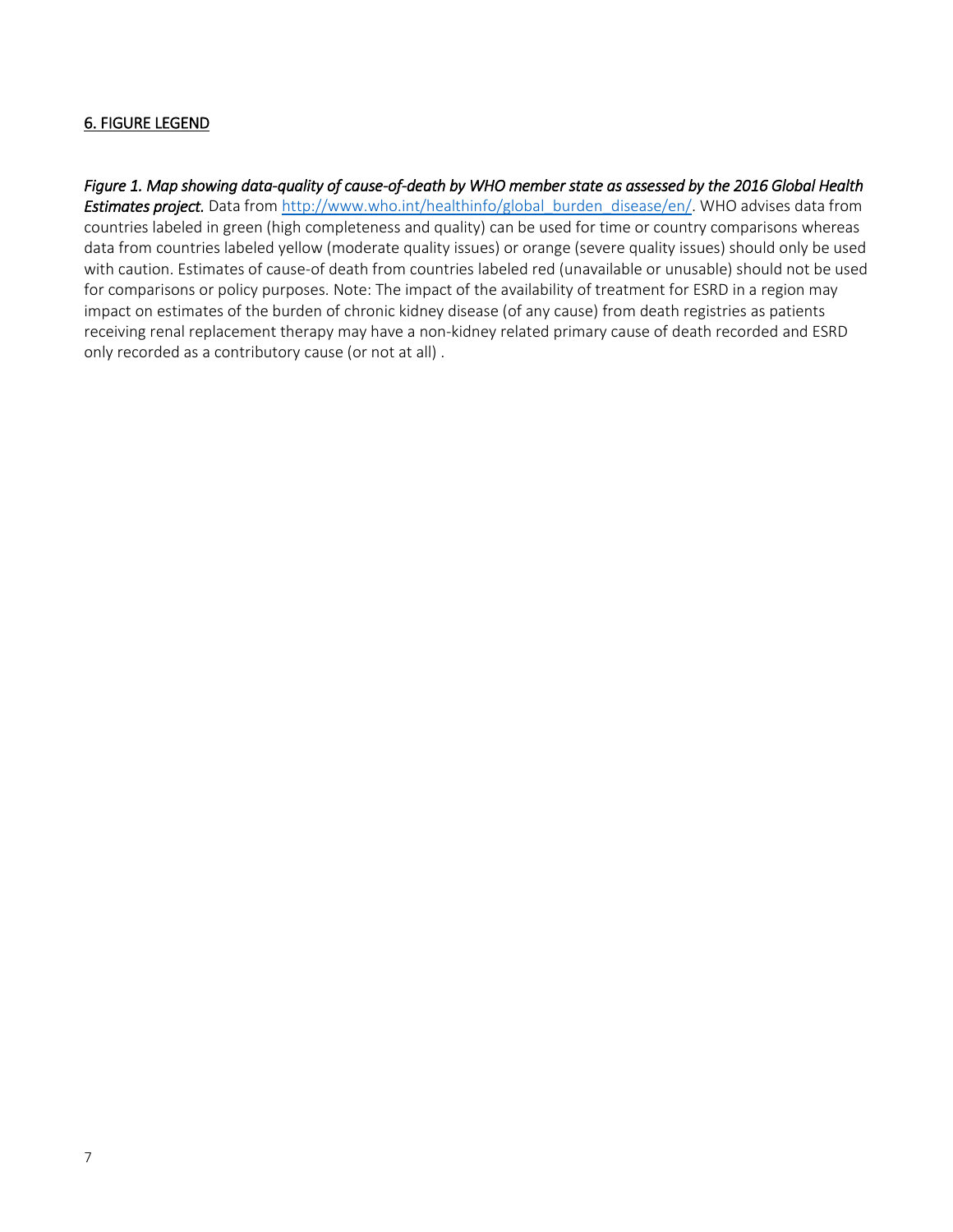## *Table 1 Detection approaches – populations and study design*

| Data source                            | Numerator or<br>outcome                                                       | Population<br>(Denominator)                                                                                               | Steps to yield comparability &<br>greater specificity                                                                                                                                       | Example referent source                                                                                 | Advantages                                                                                                                                                        | <b>Disadvantages</b>                                                                                                                                                                                                                                           | Other potentially useful<br>measures if available                                                                                                                                         |  |  |
|----------------------------------------|-------------------------------------------------------------------------------|---------------------------------------------------------------------------------------------------------------------------|---------------------------------------------------------------------------------------------------------------------------------------------------------------------------------------------|---------------------------------------------------------------------------------------------------------|-------------------------------------------------------------------------------------------------------------------------------------------------------------------|----------------------------------------------------------------------------------------------------------------------------------------------------------------------------------------------------------------------------------------------------------------|-------------------------------------------------------------------------------------------------------------------------------------------------------------------------------------------|--|--|
| Passive Detection Approaches           |                                                                               |                                                                                                                           |                                                                                                                                                                                             |                                                                                                         |                                                                                                                                                                   |                                                                                                                                                                                                                                                                |                                                                                                                                                                                           |  |  |
| Mortality<br>registry                  | Deaths attributable<br>to kidney disease*                                     | National or regional<br>mortality                                                                                         | Age-standardize*<br>Subtract deaths attributable to<br>diabetic kidney disease, or if<br>not available, adjust for age-<br>standardized diabetes<br>prevalence^<br>Include only CKD not AKI | High-income countries<br>mortality registries                                                           | A high-level, resource<br>efficient approach to<br>identify hot spots                                                                                             | Sometimes difficult to<br>disaggregate to regional or state<br>level<br>Data are non-specific and not be<br>able to differentiate CKDu from<br>high rates of cause-specific<br>kidney disease (e.g., IgA<br>nephropathy).                                      | Cause of ESRD or cause of<br>kidney disease leading to<br>death<br>Data on the proportion of<br>(non-CKD) deaths of<br>unknown cause should<br>also be reported as a<br>quality indicator |  |  |
| Dialysis and<br>transplant<br>registry | Prevalent or incident<br>numbers of patients<br>with ESRD of<br>unknown cause | Prevalent or incident<br><b>ESRD</b> population                                                                           | Age standardize*<br>Only include those with<br>'unknown' cause if registry<br>provides these data                                                                                           | USRDS,<br>ERA-EDTA,<br><b>ANZDATA</b>                                                                   | A high-level, resource<br>efficient approach to<br>identify hot spots<br>May also able to give a<br>regional or state-level<br>estimate if data are<br>available. | Not available, or not<br>representative of entire burden<br>of (untreated) ESRD, in many<br>low- and middle-income<br>countries<br>Attribution of kidney disease<br>cause may be incorrect<br>(or both known causes and CKDu<br>may coexist)                   | Occupation of persons<br>with ESRD<br>Family history of persons<br>with ESRD                                                                                                              |  |  |
|                                        |                                                                               |                                                                                                                           |                                                                                                                                                                                             | <b>Active Detection Approaches</b>                                                                      |                                                                                                                                                                   |                                                                                                                                                                                                                                                                |                                                                                                                                                                                           |  |  |
| Population-<br>based study             | Kidney function<br>measures (see Table<br>2)                                  | Random (or stratified<br>random) sample or<br>whole population of<br>Geographically<br>defined community<br>$(aged>18)^+$ | Strategies to achieve high<br>response rates across entire<br>population                                                                                                                    | <b>NHANES</b>                                                                                           | Representative of true<br>population prevalence of<br>disease                                                                                                     | Fieldwork can be challenging and<br>response variable<br>Requires new or existing census<br>data                                                                                                                                                               | See Table 2                                                                                                                                                                               |  |  |
| Clinic or camp<br>based study          | Kidney function<br>measures                                                   | Self-presenting or<br>volunteer community<br>population                                                                   |                                                                                                                                                                                             | KEEP, ISN KDC                                                                                           | Convenient to<br>implement                                                                                                                                        | Not representative and prone to<br>major issues in interpretation<br>due to selection bias                                                                                                                                                                     |                                                                                                                                                                                           |  |  |
| Workplace                              | Kidney function<br>measures                                                   | Random sample,<br>whole population                                                                                        |                                                                                                                                                                                             | Appropriate comparator<br>populations may be<br>challenging to identify (i.e.,<br>similar demographics) | Can be easier to capture<br>participants than<br>community based<br>studies                                                                                       | Unlikely to be representative of<br>whole community so may be<br>misleading with regard to<br>population prevalence and risk<br>factors.<br>Investigators need to be<br>sensitive to differing incentives<br>between employees and<br>employers to taking part |                                                                                                                                                                                           |  |  |

Suggested approaches highlighted in bold with grey background. We propose, that to the extent feasible, the data should be disaggregated to regional (in addition to national) levels and presented by age- and sex-strata so localized clustering can be identified.

\*To referent World population as recommended by WHO http://www.who.int/healthinfo/paper31.pdf?ua=1

# The latest WHO and IHME Global burden of disease estimates include age-specific kidney disease attributable death estimates (but see text)

^These data are available on a national level at least via the IDF for many countries; the WHO also provides estimates for age-specific deaths due to diabetic kidney disease

†Reporting of response rates stratified by age- and sex- are essential. These summary response rate data should be stratified by sex and age with adequate granularity to detect response bias (e.g. 10 year age bands).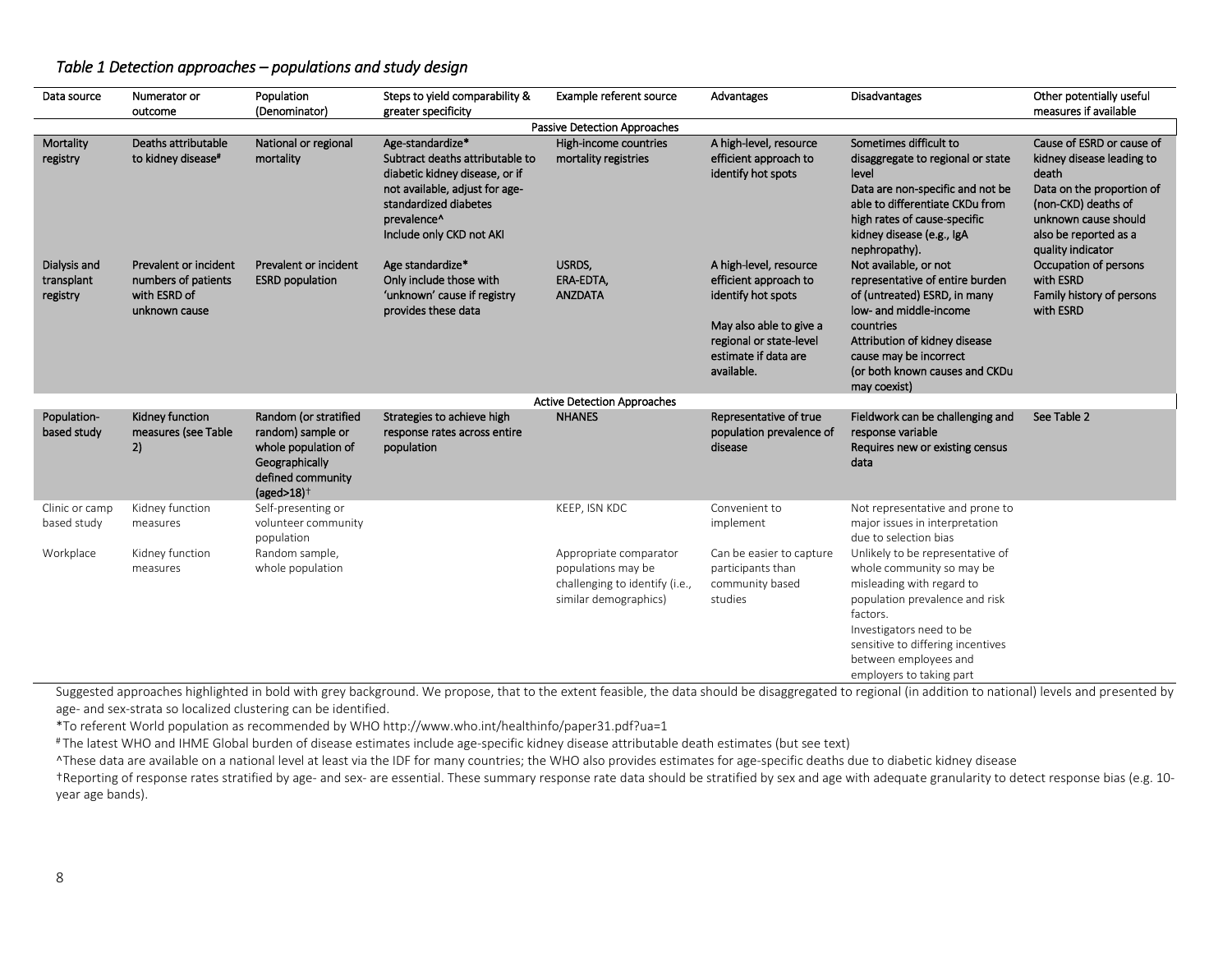## *Table 2 Active detection –Outcome measures and other data items*

| Data item                                                                       | Method                            | Rationale / Advantages / Disadvantages                   | Recommended by i3C for minimum data set      |  |  |  |  |  |
|---------------------------------------------------------------------------------|-----------------------------------|----------------------------------------------------------|----------------------------------------------|--|--|--|--|--|
| <b>Outcome Measure</b><br>Serum creatinine measures available in most countries |                                   |                                                          |                                              |  |  |  |  |  |
| <b>Kidney Function</b>                                                          | eGFR from creatinine              |                                                          | Yes, if IDMS referenced measures             |  |  |  |  |  |
|                                                                                 | SINGLE MEASURE*                   | IDMS referenced methods critical to allow comparison     |                                              |  |  |  |  |  |
|                                                                                 | (CKD-EPI formula)+                | between centres                                          |                                              |  |  |  |  |  |
|                                                                                 |                                   | Population specific non-renal sources of creatinine will |                                              |  |  |  |  |  |
|                                                                                 |                                   | bias estimates‡                                          |                                              |  |  |  |  |  |
|                                                                                 | eGFR from creatinine              | As above                                                 | Yes, if resources allow but not as part of a |  |  |  |  |  |
|                                                                                 | <b>REPEAT MEASURE#</b>            | Reduces misclassification of AKI as CKD, aligns with     | minimum dataset                              |  |  |  |  |  |
|                                                                                 |                                   | KDIGO clinical guideline                                 |                                              |  |  |  |  |  |
|                                                                                 |                                   | Requires recontact of all those with abnormal results    |                                              |  |  |  |  |  |
|                                                                                 |                                   | after > 3 months.                                        |                                              |  |  |  |  |  |
|                                                                                 | eGFR from cystatin C              | Cystatin C based eGFR may be less dependent on non-      | Not yet but may become the international     |  |  |  |  |  |
|                                                                                 |                                   | renal factors                                            | standard                                     |  |  |  |  |  |
|                                                                                 |                                   | Impact of ethnicity on equations used to calculate the   | Biobanking samples may be advised            |  |  |  |  |  |
|                                                                                 |                                   | eGFR using cystatin C are unknown                        |                                              |  |  |  |  |  |
|                                                                                 |                                   | No widely used method for standardization across         |                                              |  |  |  |  |  |
|                                                                                 |                                   | laboratories yet                                         |                                              |  |  |  |  |  |
|                                                                                 |                                   | Expensive                                                |                                              |  |  |  |  |  |
|                                                                                 | Measured GFR                      | Likely overcomes the ethnicity dependent bias in eGFR    | No                                           |  |  |  |  |  |
|                                                                                 |                                   | Not dependent on non-renal sources of analyte            |                                              |  |  |  |  |  |
|                                                                                 |                                   | Invasive                                                 |                                              |  |  |  |  |  |
|                                                                                 |                                   | Expensive                                                |                                              |  |  |  |  |  |
|                                                                                 |                                   | Other data items                                         |                                              |  |  |  |  |  |
| Proteinuria                                                                     | Urinalysis                        | No or low-level proteinuria typical for CKDu             | Yes, or ACR                                  |  |  |  |  |  |
|                                                                                 |                                   | Urinalysis cheap but affected by urinary concentration   |                                              |  |  |  |  |  |
|                                                                                 | Albumin/creatinine ratio (ACR)    | More expensive than urinalysis but quantitative          | Yes, or urinalysis                           |  |  |  |  |  |
|                                                                                 | Protein/creatinine ratio          | Less specific than ACR                                   | <b>No</b>                                    |  |  |  |  |  |
| Age                                                                             | Self-report                       | Rates of CKD and CKDu are age- dependent                 | Yes                                          |  |  |  |  |  |
| Sex                                                                             | Self-report                       | Rates of CKD and CKDu are sex- dependent                 | Yes                                          |  |  |  |  |  |
| Ethnicity / racial                                                              | Self-report                       | Rates of CKD and CKDu are ethnicity dependent            | Yes                                          |  |  |  |  |  |
| group                                                                           |                                   | Can be difficult to capture and may be sensitive in some |                                              |  |  |  |  |  |
|                                                                                 |                                   | popualtions                                              |                                              |  |  |  |  |  |
| Occupation                                                                      | Self-report                       | CKDu has been mainly described in agricultural           | Yes, although it is acknowledged that        |  |  |  |  |  |
|                                                                                 |                                   | communities/workers.                                     | international comparisons of occupational    |  |  |  |  |  |
|                                                                                 |                                   | Occupational history can be very difficult to capture in | categories are likely to be difficult        |  |  |  |  |  |
|                                                                                 |                                   | many populations unless using detailed questionnaires    |                                              |  |  |  |  |  |
| <b>Education and</b>                                                            | Self-report                       | Many studies demonstrate an association between social   | Yes, can be reported as primary/secondary    |  |  |  |  |  |
| income                                                                          |                                   | deprivation and CKDu                                     | education and/or quartiles/quintiles of      |  |  |  |  |  |
|                                                                                 |                                   | Reasonably simple to capture using questionnaires.       | income                                       |  |  |  |  |  |
| Address or                                                                      | Self-report or cluster level data | CKDu has generally been described in rural populations   | Yes, can be captured at individual or        |  |  |  |  |  |
| geolocation                                                                     |                                   | and at low-altitudes                                     | population level.                            |  |  |  |  |  |
| Climate data                                                                    | Regional routine data (e.g.       | CKDu has been described in tropical regions              | Yes                                          |  |  |  |  |  |
|                                                                                 | average daytime and nighttime     |                                                          |                                              |  |  |  |  |  |
|                                                                                 | temperatures)                     |                                                          |                                              |  |  |  |  |  |
| <b>Diabetes</b>                                                                 | Self-report of diagnosis or       | Although diabetes might co-exist with CKDu the high      | Yes, discriminate type 1 (insulin dependent  |  |  |  |  |  |
|                                                                                 | medication                        | prevalence of diabetic nephropathy means most            | at diagnosis) from type 2 if possible        |  |  |  |  |  |
|                                                                                 |                                   | estimates of CKDu have excluded those with diabetes^     |                                              |  |  |  |  |  |
|                                                                                 | Glycosuria                        |                                                          | No, except if performing urinalysis          |  |  |  |  |  |
|                                                                                 | Fasting glucose or HbA1c          |                                                          | Only If resources allow                      |  |  |  |  |  |
| Hypertension                                                                    | Self-report of diagnosis or       | Severe hypertension appears atypical in CKDu and may     | Yes                                          |  |  |  |  |  |
|                                                                                 | medication                        | indicate alternative causes of CKD                       |                                              |  |  |  |  |  |
|                                                                                 |                                   |                                                          |                                              |  |  |  |  |  |
|                                                                                 | Direct measurement                |                                                          | Yes (using calibrated devices and trained    |  |  |  |  |  |
|                                                                                 |                                   |                                                          | personnel).                                  |  |  |  |  |  |
| Nephrotoxic drugs                                                               | Self-report                       | Drugs may cause CKD (or CKDu)                            | If resources allow, recognising that         |  |  |  |  |  |
| and traditional                                                                 |                                   |                                                          | international comparisons are likely to be   |  |  |  |  |  |
| remedies                                                                        |                                   |                                                          | difficult                                    |  |  |  |  |  |
| Infections                                                                      |                                   | Likely to differ by population                           | No                                           |  |  |  |  |  |
|                                                                                 | Self-report                       | Many of those affected will be undiagnosed               |                                              |  |  |  |  |  |
| Snake bite                                                                      | Self-report                       | Important cause of kidney injury                         | If resources allow where relevant            |  |  |  |  |  |
|                                                                                 |                                   |                                                          |                                              |  |  |  |  |  |
| History or cause of                                                             | Self-report                       | Many of those with CKD are unaware, or even if aware     | No                                           |  |  |  |  |  |
| <b>CKD</b>                                                                      |                                   | may not know the cause                                   |                                              |  |  |  |  |  |
|                                                                                 |                                   |                                                          |                                              |  |  |  |  |  |
| Family history of                                                               | Self-report                       | Family history of CKD has been described in CKDu         | If resources allow as prone to               |  |  |  |  |  |
| <b>CKD</b>                                                                      |                                   |                                                          | misclassification                            |  |  |  |  |  |
| Water source/                                                                   |                                   |                                                          | If resources allow, recognising that simple  |  |  |  |  |  |
| intake                                                                          |                                   |                                                          | assessments are likely to be prone to        |  |  |  |  |  |
|                                                                                 | Self-report                       | Participants may have multiple water sources             | misclassification                            |  |  |  |  |  |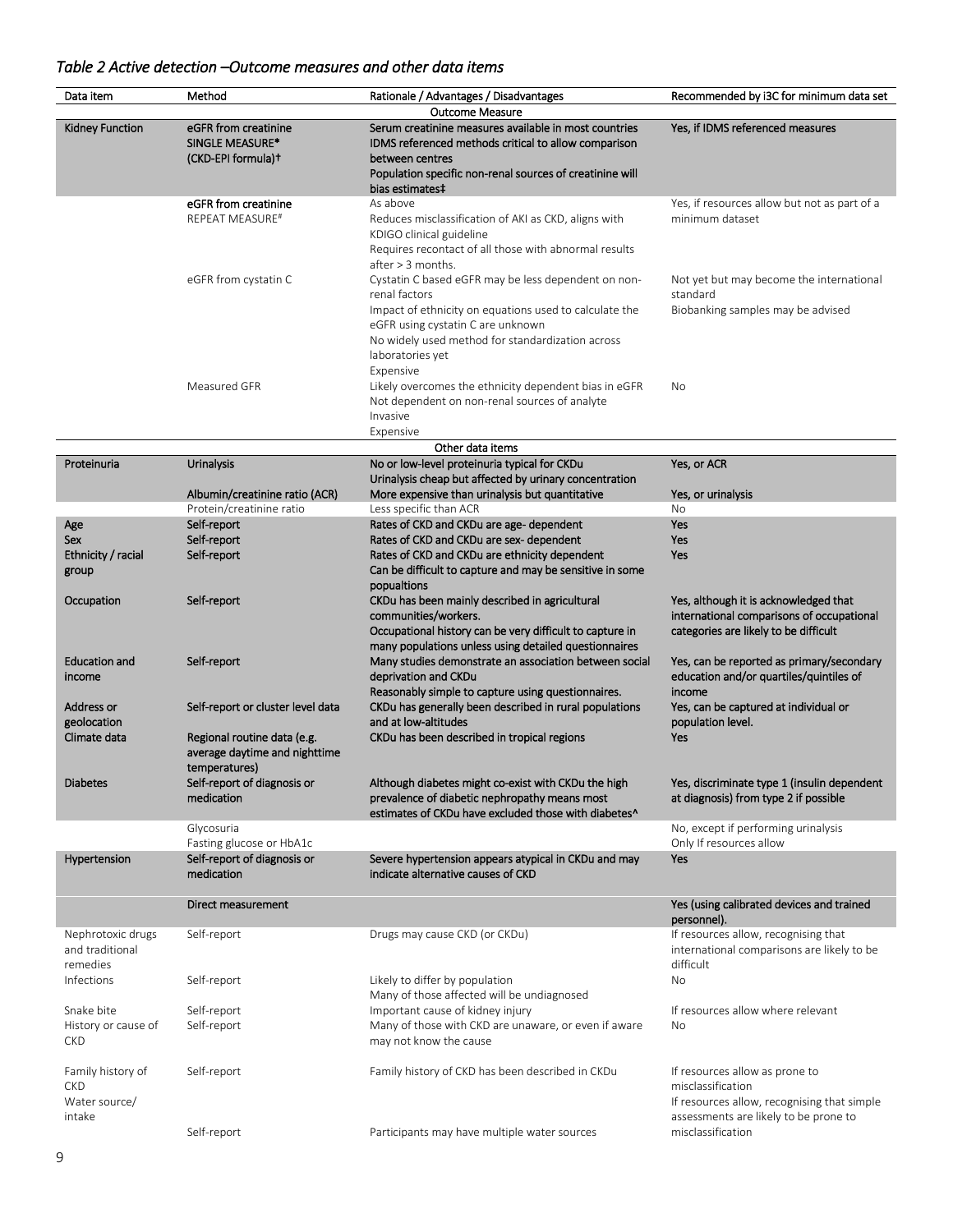| Agrichemical<br>exposure | Self-report       | Difficult to capture                                                         | If resources allow, recognising that simple<br>assessments are likely to be prone to<br>misclassification |
|--------------------------|-------------------|------------------------------------------------------------------------------|-----------------------------------------------------------------------------------------------------------|
| Haematuria               | <b>Urinalysis</b> | May help exclude other forms of CKD e.g.<br>Schistosomiasis                  | Only if performing urinalysis for protein                                                                 |
| Imaging                  | Ultrasound        | Smooth small kidneys; operator dependent<br>expensive and difficult at scale | No                                                                                                        |

Suggested minimum dataset highlighted in bold with grey background.

\*We acknowledge that comparing GFR between populations internationally is problematic as the normal distribution of this variable has not been established in many of the groups/regions and furthermore the implications for health of a particular GFR is also unknown in many populations. These issues are felt to be beyond the remit of the i3C and require substantial global efforts to address but are nonetheless accepted. Beyond this issue, the GFR is generally estimated from serum markers (the eGFR) and existing GFR estimating equations have not been validated in many of the relevant populations. This is a particular issue when comparing eGFR distributions internationally as this will lead to ethnicity-specific differential bias. Validated eGFR equations in all relevant populations are unlikely to be available in the short term so this is again accepted as a limitation of the proposed collaborative approach. Furthermore although the i3C suggest estimates of the prevalence of impaired eGFR for the purposes of regional or international comparisons can be based on a single eGFR measurement only this does not detract from the responsibility to refer those with an abnormal finding (e.g. elevated creatinine, hypertension, protein/glycosuria) at initial survey to local health services for further assessment.

†CKD-EPI equation although not validated in many populations of interest has been shown to be more precise in the normal and near-normal GFR range that will be predominant in prevalence studies.

# It is also recognized that investigators with resources may want to perform repeat measures in participants with abnormal results after an interval >3 months to reduce misclassification of episodes of acute kidney injury as CKD.

‡Measures such as self-report of meat intake/vegetarianism and estimates of body composition e.g. DEXA or bioelectrical impedance measurements may be useful in adjusting for the impact of non-renal sources of creatinine when comparing eGFR distributions between populations. Similarly, sampling should ideally occur in the morning, i.e. prior to large meals or physical work.

^Note that CKDu can be seen in patients with diabetes, so although an individual with diabetes might be excluded from population estimates of prevalence a clinical diagnosis of CKDu may still be appropriate (see Supplemental Material)